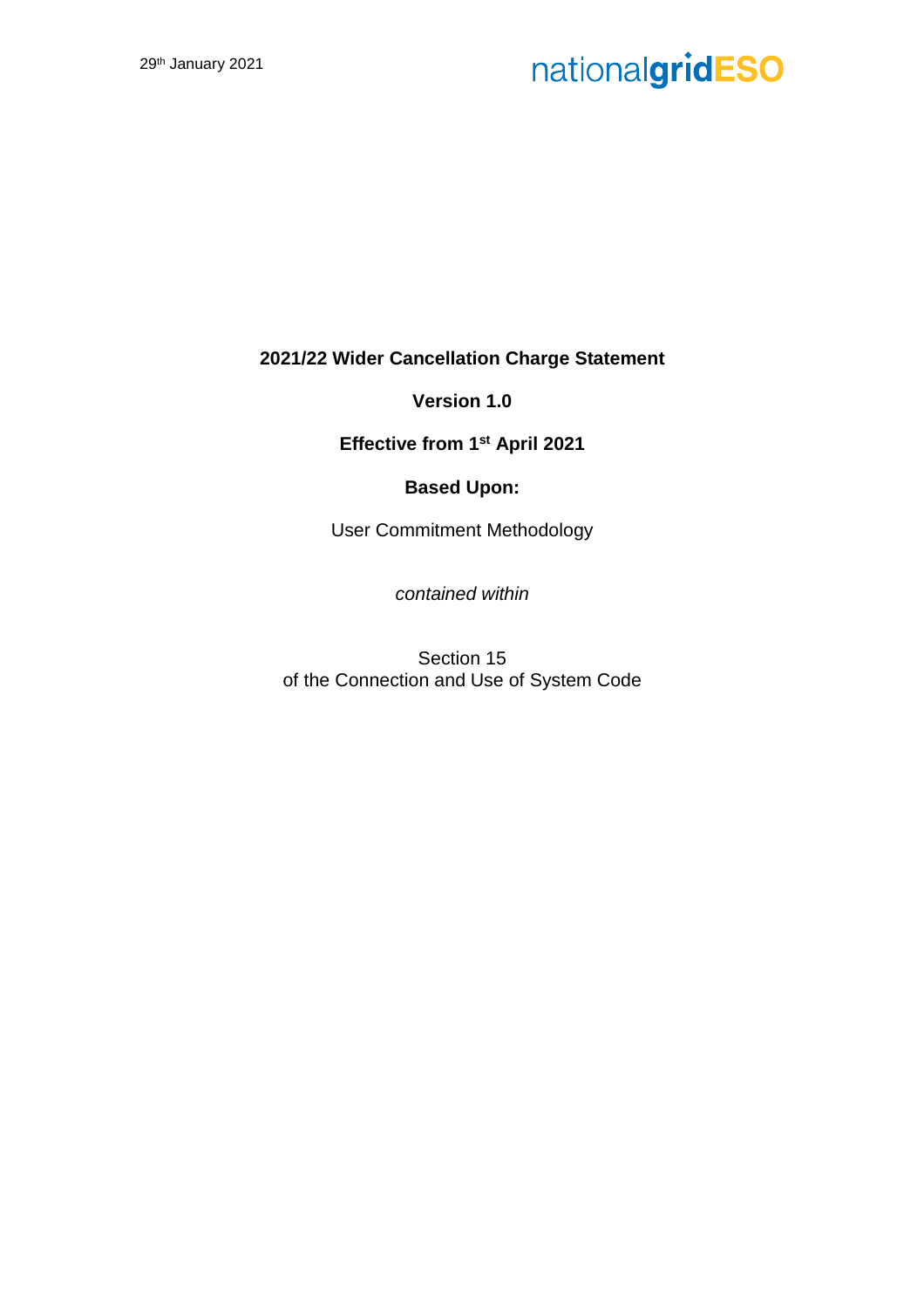#### **1. Wider Cancellation Charge Tariff Statement**

#### **1.1 Introduction**

This document is a statement which contains the 2021/22 tariff for the Wider Cancellation Charge payable by users who wish to terminate agreements and/or reduce Transmission Entry Capacity (TEC) or Developer Capacity.

This document also shows the various parameters and variables used to calculate this tariff as well as a forecast for the period through to financial year 2024/25.

#### **1.2 Background**

Arrangements for generation user commitment have been codified as Section 15 of the Connection and Use of System Code (CUSC) as a result of the CUSC Modification Proposal (CMP) 192. The arrangements have replaced the interim Final Sums methodology and the Interim Generic User Commitment Methodology (IGUCM) for generators.

This became effective from 1<sup>st</sup> April 2013.

For full details of the arrangements please refer to CUSC Section 15. A National Grid CMP192 guidance document is also available at:

https://www.nationalgrid.com/sites/default/files/documents/5638- CMP192%20Updated%20Guidance%20Document.pdf

Following the implementation of CMP222 (User Commitment for Non-Generation Users) on 1st April 2015 there is also a requirement for Interconnectors and Pumped Storage to secure under CUSC Section 15.

In addition, CMP223 (Arrangements for Relevant Distributed Generators under the Enduring Generation User Commitment) was implemented on 1st April 2016. CMP223 requires embedded generation to secure a different percentage to directly connected generation under CUSC Section 15, as detailed within section 5 of this statement.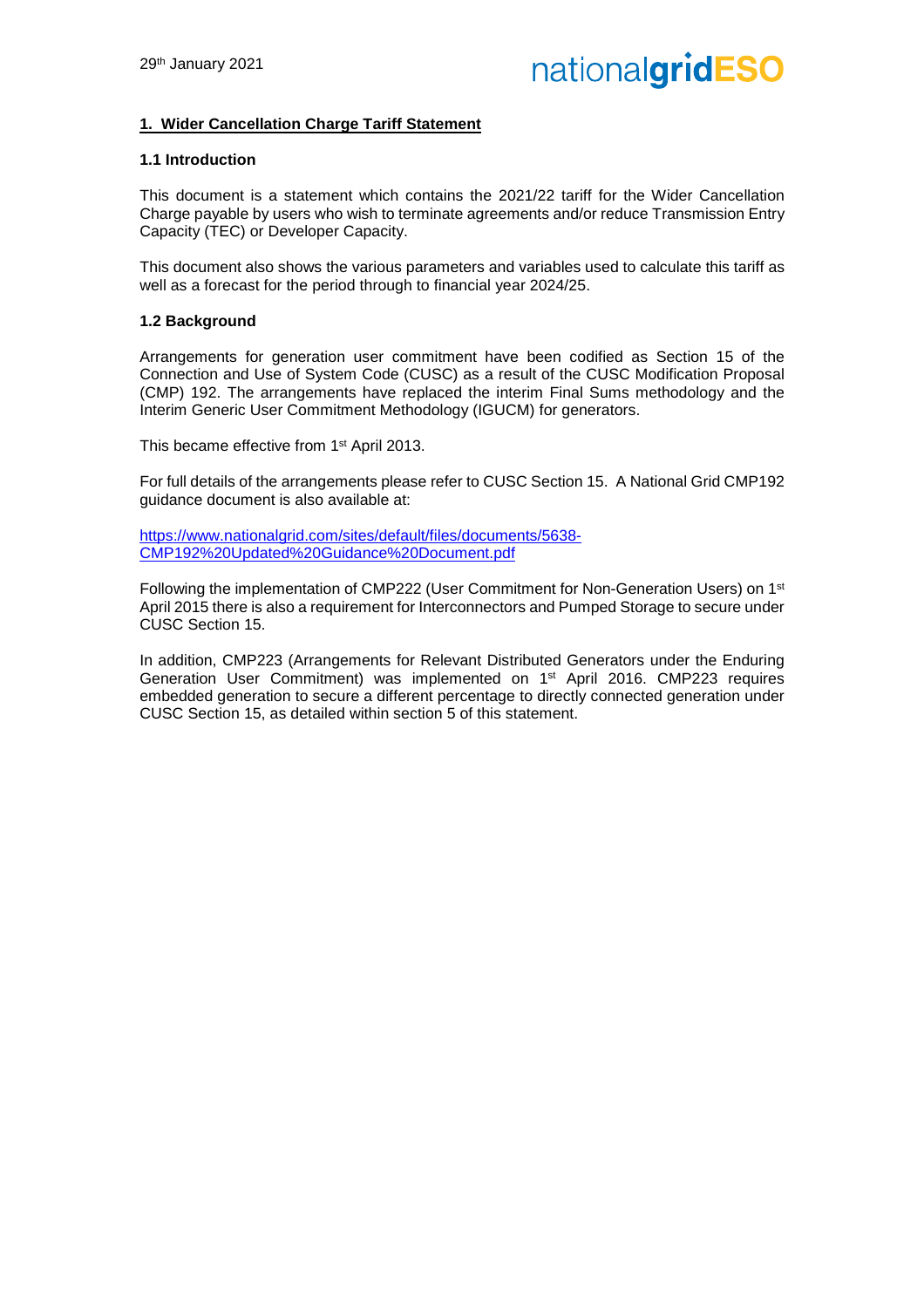#### **1.3 2021/22 Cancellation Charge Tariff Statement**

| Zone           | Tariff (£/MW) | Zone           | Tariff (£/MW) | Zone           | Tariff (£/MW) |
|----------------|---------------|----------------|---------------|----------------|---------------|
| A <sub>1</sub> | 6,074.75      | G <sub>6</sub> | 790.22        | N3             |               |
| A2             |               | G7             | 790.22        | N <sub>4</sub> |               |
| A <sub>3</sub> | 6,074.75      | H1             | 790.22        | N <sub>5</sub> |               |
| A4             |               | H <sub>2</sub> | 790.22        | N <sub>6</sub> |               |
| A <sub>5</sub> |               | H <sub>6</sub> | 790.22        | N7             |               |
| A <sub>6</sub> | 6,074.75      | J <sub>1</sub> | 790.22        | N <sub>8</sub> |               |
| A7             | 6,074.75      | J <sub>2</sub> | 1,486.22      | P <sub>1</sub> |               |
| A <sub>8</sub> | 6,074.75      | J3             | 1,486.22      | P <sub>2</sub> |               |
| A <sub>9</sub> | 6,074.75      | J <sub>4</sub> | 790.22        | P <sub>3</sub> |               |
| <b>B1</b>      | 1,533.73      | J5             | 1,486.22      | P <sub>4</sub> |               |
| <b>B2</b>      | 148.87        | J6             | 790.22        | P <sub>5</sub> |               |
| B <sub>3</sub> | 148.87        | J7             | 790.22        | P <sub>6</sub> |               |
| <b>B4</b>      | 790.22        | J8             | 790.22        | P7             |               |
| C <sub>1</sub> | 1,384.86      | K <sub>1</sub> | 790.22        | P <sub>8</sub> |               |
| C <sub>2</sub> | 1,384.86      | K <sub>2</sub> | 790.22        | Q2             |               |
| C <sub>3</sub> | 1,850.39      | K4             | 790.22        | Q <sub>4</sub> |               |
| C <sub>4</sub> | 3,235.25      | K <sub>5</sub> | 790.22        | Q <sub>5</sub> |               |
| C <sub>5</sub> | 1,384.86      | K <sub>6</sub> | 790.22        | Q <sub>6</sub> |               |
| C <sub>6</sub> | 1,384.86      | L1             |               | Q7             |               |
| C7             | 3,235.25      | L2             | 790.22        | Q8             |               |
| C <sub>9</sub> | 3,235.25      | L3             | 790.22        | R <sub>4</sub> |               |
| D <sub>4</sub> | 790.22        | L <sub>5</sub> | 790.22        | R <sub>5</sub> |               |
| D <sub>5</sub> | 790.22        | L7             | 790.22        | R <sub>6</sub> |               |
| D <sub>6</sub> | 790.22        | L <sub>8</sub> | 790.22        | S <sub>5</sub> |               |
| E <sub>1</sub> | 7,251.79      | M4             |               | S <sub>6</sub> |               |
| E <sub>6</sub> |               | M <sub>5</sub> | 1,377.46      | T <sub>1</sub> |               |
| E7             | 7,102.92      | M <sub>6</sub> | 1,377.46      | T <sub>2</sub> |               |
| E8             | 7,251.79      | M7             | 1,377.46      | T <sub>3</sub> |               |
| F <sub>6</sub> | 7,251.79      | M <sub>8</sub> | 1,377.46      | T4             |               |
| G <sub>1</sub> | 790.22        | N <sub>1</sub> | 1,377.46      | T <sub>5</sub> |               |
| G <sub>5</sub> | 790.22        | N <sub>2</sub> | 1,377.46      | T <sub>6</sub> |               |

*Table 1.1 – Wider Cancellation Charge Tariff*

Please note that a Wider Cancellation Charge Tariff of £0/MW applies to zones where there is no liable generation e.g. no generation connecting within a particular zone within the next 4 year period.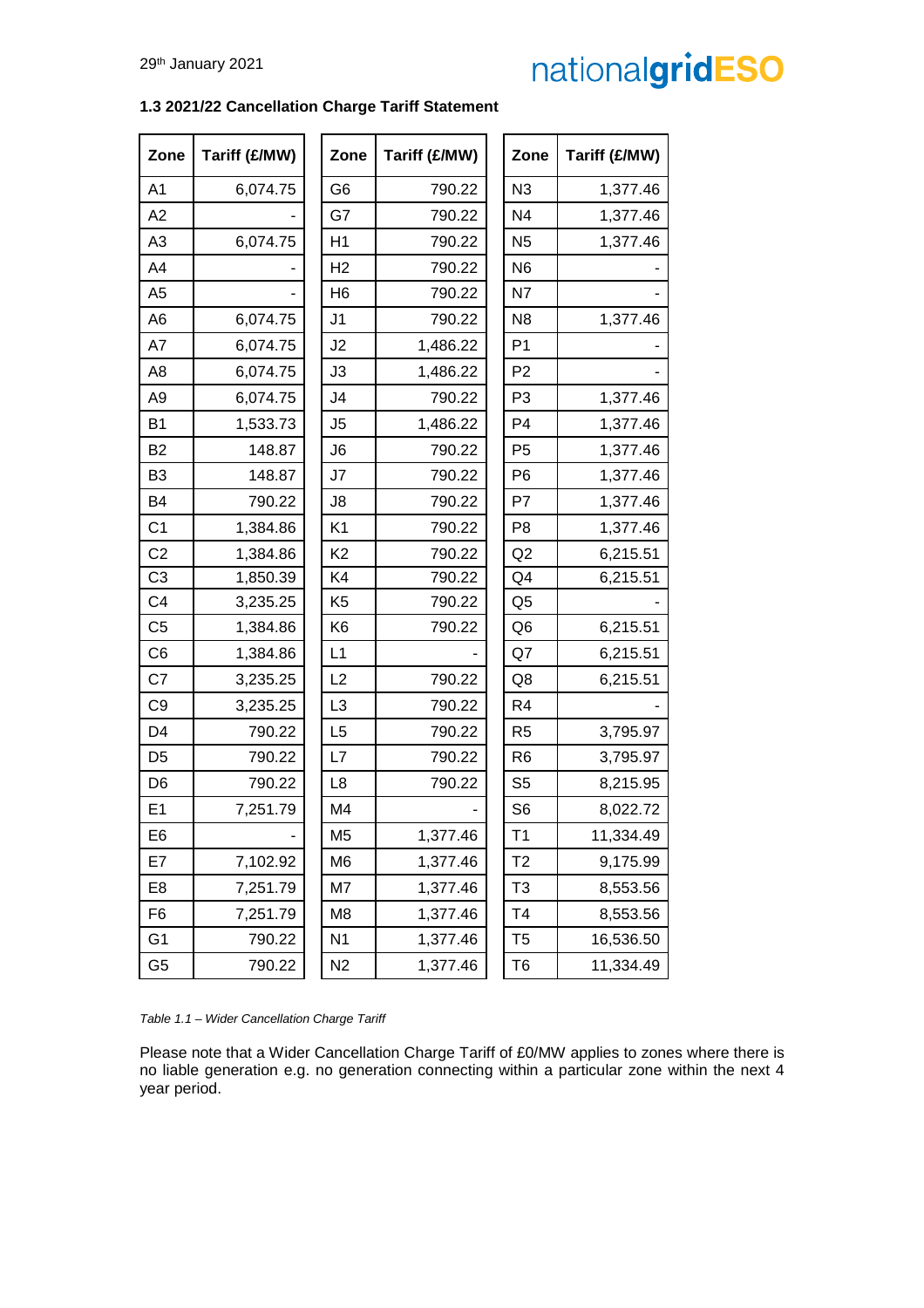

#### **1.4 Closure and TEC Reduction – Connected Generation**

In the event of notification of a reduction in Transmission Entry Capacity (TEC) Connected Generators will be liable for up to two years Wider Cancellation Charge based on notice of reduction or closure. Please note that the tariff is applicable from the date of notice.

| Years notice | % liability of wider cancellation charge |
|--------------|------------------------------------------|
|              | ጋ%                                       |
|              | 75%                                      |
|              | 100%                                     |

*Table 1.2 – Notice Periods*

This liability replaces the previous liability which was equal to Transmission Network Use of System (TNUoS) charges at their contracted capacity.

For comparison, the link below shows the forecast future TNUoS tariffs.

https://www.nationalgrideso.com/charging/transmission-network-use-system-tnuos-charges

#### **2. Inputs**

The wider cancellation charge is calculated using each Transmission Owner's (TO) forecast of both load related and non-load related wider capex. The apportionment of wider capex to each zone is based on the following factors.

| <b>Input</b>           | <b>Source/Fixed Factor</b>    | <b>Description</b>                     |
|------------------------|-------------------------------|----------------------------------------|
| User Risk Factor       | 50%                           | The share of the wider risk between    |
|                        |                               | generation and consumers.              |
| Global Asset           | 33%                           | The percentage of the wider            |
| Reuse Factor           |                               | transmission assets which a TO could   |
|                        |                               | potentially reuse on another project.  |
| <b>Boundary levels</b> | As per latest FES             | Depth of each ETYS boundary            |
|                        | Scenarios / ETYS              | multiplied by the increase in required |
|                        |                               | capability on that boundary.           |
| Boundary non-          | As per latest FES             | Ratio between available capacity and   |
| compliance factors     | Scenarios / ETYS              | required capability on each boundary.  |
| Generation base        | <b>TEC and Interconnector</b> | Current and Future Generation by zone. |
|                        | Registers                     |                                        |
| Capex data             | TO forecasts                  | TO forecasts of load related and non-  |
|                        |                               | load related wider capex               |

*Table 2.1 – Calculation Inputs*

Please note that for further information on boundary compliance, future reinforcements, which zones impact on each boundary, capabilities and required transfers please refer to the Electricity Ten Year Statement (ETYS).

Tariffs were calculated according to the methodology in CUSC Section 15 using zones and boundaries from the ETYS.

Network boundaries and zone diagrams are shown in ETYS Appendix A.

You can find the latest Electricity Ten Year Statement by following this link:

https://www.nationalgrideso.com/research-publications/etys-2020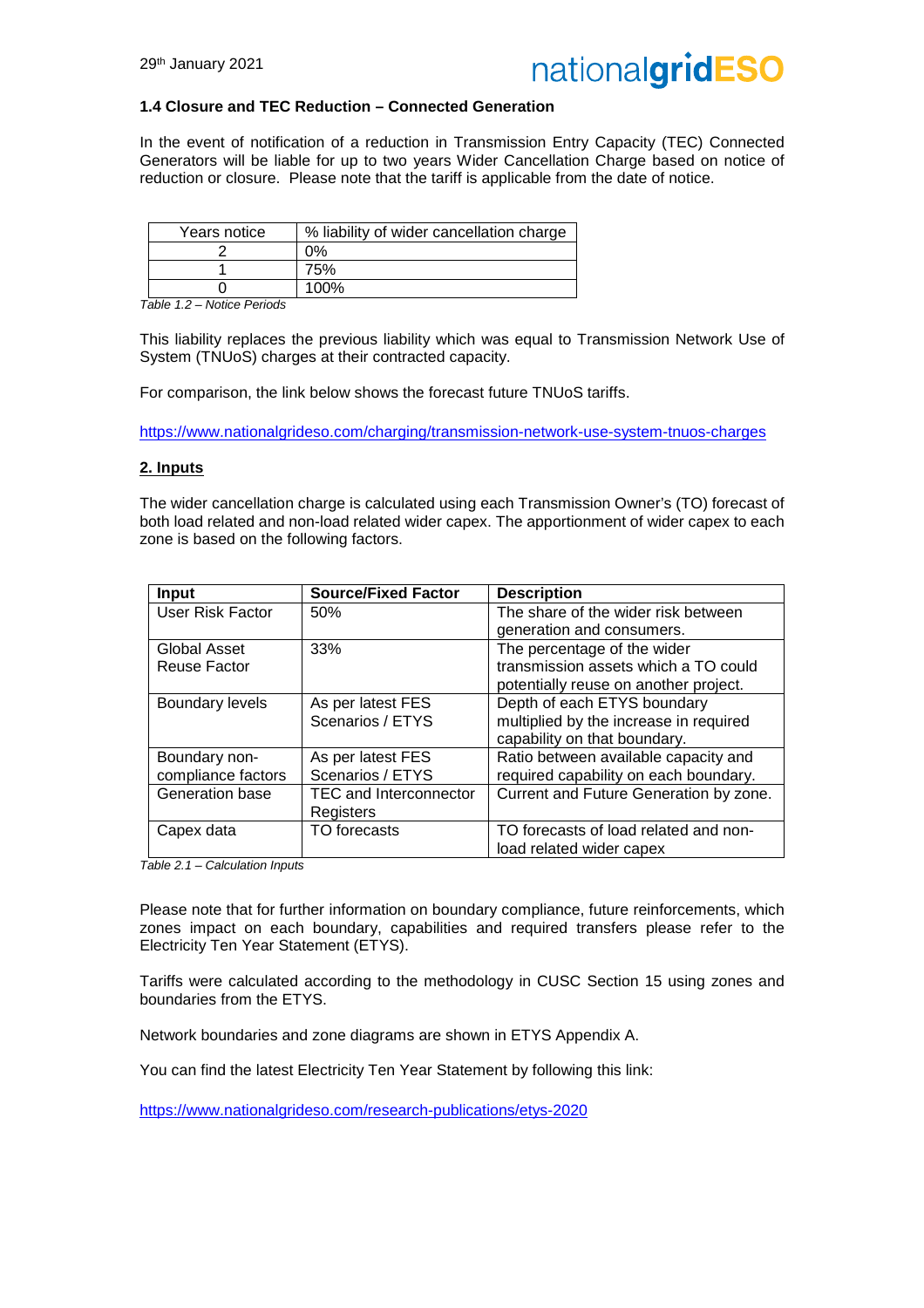#### **3. Calculation Variables 2021/22**

This section shows details of the capital expenditure (capex) figures and boundary data that feed into the calculation of the wider cancellation charge tariff.

#### **3.1 Capex**

Table 3.1 shows the combined load related and non-load related wider capex figures for the three onshore TO's, namely National Grid Electricity Transmission (NGET), Scottish Hydro Electric Transmission (SHE Transmission) and Scottish Power Transmission (SPT), for the 2021/22 period;

|                                 | £m    |
|---------------------------------|-------|
| <b>Wider Load Related Capex</b> | 731   |
| Wider Non-Load Related Capex    | 1.004 |

*Table 3.1 – Capex Figures*

#### **3.2 Boundary Data**

Table 3.2 shows by zone the boundary capabilities, required increase in capabilities and compliance factors used to calculate the 2021/22 tariff:

| <b>Boundary</b>  | <b>Current</b><br><b>Capability</b><br>(MW) | Increase in<br><b>Required</b><br><b>Capability</b><br>(MW) | <b>Compliance</b><br><b>Factor</b> |
|------------------|---------------------------------------------|-------------------------------------------------------------|------------------------------------|
| B <sub>0</sub>   | 1,000                                       | 292                                                         | 97%                                |
| B <sub>1</sub> a | 2,500                                       | 527                                                         | 67%                                |
| <b>B2</b>        | 2,800                                       | 402                                                         | 56%                                |
| <b>B4</b>        | 3,200                                       | 801                                                         | 51%                                |
| B <sub>5</sub>   | 3,700                                       | 851                                                         | 59%                                |
| B <sub>6</sub>   | 5,700                                       | 2052                                                        | 58%                                |
| B7               | 6,300                                       | 2178                                                        | 66%                                |
| B7a              | 8,700                                       | 1438                                                        | 78%                                |
| B <sub>8</sub>   | 10,300                                      | 1936                                                        | 89%                                |
| B <sub>9</sub>   | 12,500                                      | 662                                                         | 100%                               |
| EC <sub>5</sub>  | 3,500                                       | 623                                                         | 100%                               |
| <b>B13</b>       | 2,100                                       | 702                                                         | 88%                                |
| <b>B14</b>       | 11,600                                      | $-23$                                                       | 100%                               |
| SC <sub>1</sub>  | 4,100                                       | 68                                                          | 100%                               |
| LE <sub>1</sub>  | 7,600                                       | 367                                                         | 100%                               |
| SC <sub>3</sub>  | 6,200                                       | -421                                                        | 100%                               |
| B <sub>0</sub>   | 1,000                                       | 292                                                         | 97%                                |

*Table 3.2 – Boundary Data*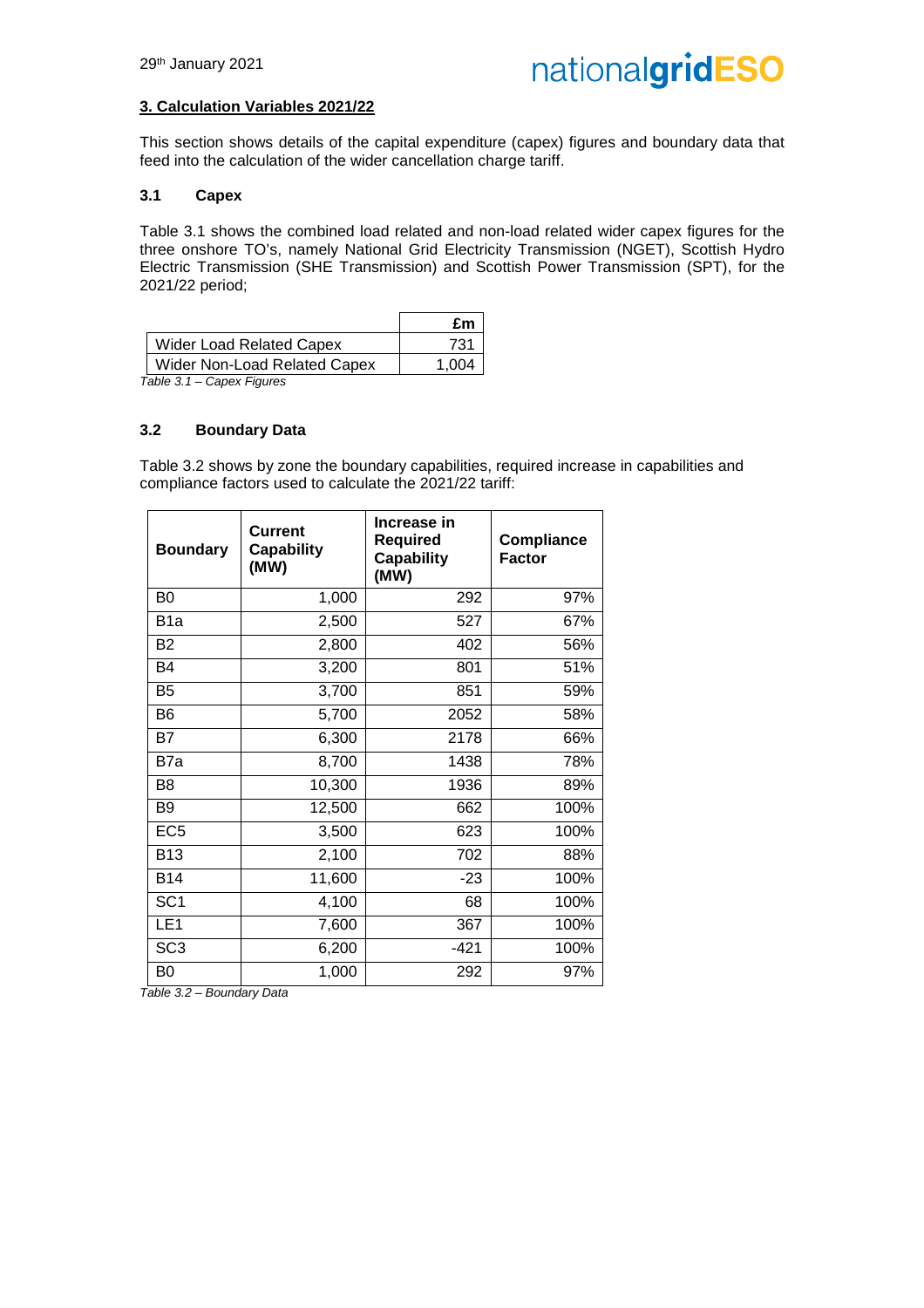#### **4. Forecasts**

#### **4.1 Capex**

Table 4.1 shows the forecast load related and non-load related capex figures for the three financial years beyond 2021/22 shown in section 2 of this document:

|                                 | 22/23<br>£m | 23/24<br>£m | 24/25<br>£m |
|---------------------------------|-------------|-------------|-------------|
| <b>Wider Load Related Capex</b> | 791         | 982         |             |
| Wider Non-Load Related Capex    | 967         | 1 014       | 899         |

*Table 4.1 – Forecast Capex*

#### **2022/23 Forecast Tariffs**

| Zone           | Tariff (£/MW) | Zone           | Tariff (£/MW) | Zone           | Tariff (£/MW) |
|----------------|---------------|----------------|---------------|----------------|---------------|
| A1             | 6,023.02      | G <sub>6</sub> | 782.21        | N <sub>3</sub> | 1,310.71      |
| A2             |               | G7             | 782.21        | N <sub>4</sub> | 1,310.71      |
| A <sub>3</sub> | 6,023.02      | H1             | 782.21        | N <sub>5</sub> | 1,310.71      |
| A4             |               | H <sub>2</sub> | 782.21        | N <sub>6</sub> |               |
| A <sub>5</sub> |               | H <sub>6</sub> | 782.21        | N7             |               |
| A <sub>6</sub> | 6,023.02      | J <sub>1</sub> | 782.21        | N <sub>8</sub> | 1,310.71      |
| A7             | 6,023.02      | J2             | 1,098.57      | P <sub>1</sub> |               |
| A <sub>8</sub> | 6,023.02      | J3             | 1,098.57      | P <sub>2</sub> |               |
| A <sub>9</sub> | 6,023.02      | J <sub>4</sub> | 782.21        | P <sub>3</sub> | 1,310.71      |
| <b>B1</b>      | 1,791.48      | J <sub>5</sub> | 1,098.57      | P <sub>4</sub> | 1,310.71      |
| <b>B2</b>      | 180.95        | J <sub>6</sub> | 782.21        | P <sub>5</sub> | 1,310.71      |
| B <sub>3</sub> | 180.95        | J7             | 782.21        | P <sub>6</sub> | 1,310.71      |
| B <sub>4</sub> | 782.21        | J8             | 782.21        | P7             | 1,310.71      |
| C <sub>1</sub> | 1,610.53      | K <sub>1</sub> | 782.21        | P <sub>8</sub> | 1,310.71      |
| C <sub>2</sub> | 1,610.53      | K <sub>2</sub> | 782.21        | Q <sub>2</sub> | 5,016.91      |
| C <sub>3</sub> | 1,811.77      | K4             | 782.21        | Q <sub>4</sub> | 5,016.91      |
| C <sub>4</sub> | 3,422.30      | K <sub>5</sub> | 782.21        | Q <sub>5</sub> |               |
| C <sub>5</sub> | 1,610.53      | K <sub>6</sub> | 782.21        | Q <sub>6</sub> | 5,016.91      |
| C <sub>6</sub> | 1,610.53      | L1             |               | Q7             | 5,016.91      |
| C7             | 3,422.30      | L <sub>2</sub> | 782.21        | Q8             | 5,016.91      |
| C <sub>9</sub> | 3,422.30      | L3             | 782.21        | R <sub>4</sub> |               |
| D <sub>4</sub> | 782.21        | L5             | 782.21        | R <sub>5</sub> | 3,186.20      |
| D <sub>5</sub> | 782.21        | L7             | 782.21        | R <sub>6</sub> | 3,186.20      |
| D <sub>6</sub> | 782.21        | L8             | 782.21        | S <sub>5</sub> | 6,758.09      |
| E <sub>1</sub> | 3,705.22      | M <sub>4</sub> |               | S <sub>6</sub> | 6,580.50      |
| E6             |               | M <sub>5</sub> | 1,310.71      | T <sub>1</sub> | 9,928.91      |
| E7             | 3,524.27      | M <sub>6</sub> | 1,310.71      | T <sub>2</sub> | 7,776.06      |
| E <sub>8</sub> | 3,705.22      | M7             | 1,310.71      | T <sub>3</sub> | 7,073.97      |
| F <sub>6</sub> | 3,705.22      | M <sub>8</sub> | 1,310.71      | T <sub>4</sub> | 7,073.97      |
| G <sub>1</sub> | 782.21        | N <sub>1</sub> | 1,310.71      | T <sub>5</sub> | 14,225.20     |
| G <sub>5</sub> | 782.21        | N <sub>2</sub> | 1,310.71      | T <sub>6</sub> | 9,928.91      |

*Table 4.2 – 2022/23 Forecast Tariffs*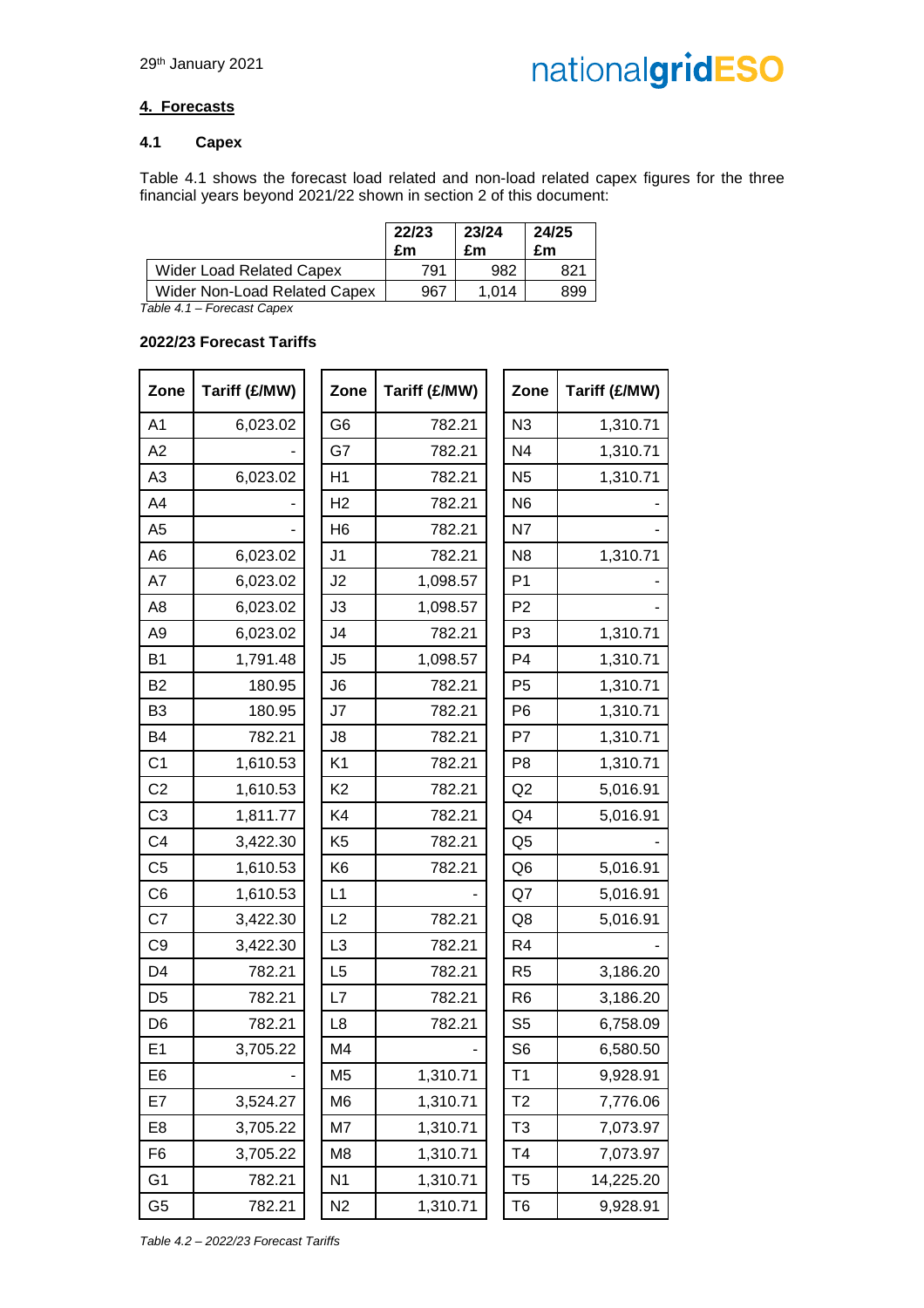#### **2023/24 Forecast Tariffs**

| Zone           | Tariff (£/MW) | Zone           | Tariff (£/MW) | Zone           | Tariff (£/MW) |
|----------------|---------------|----------------|---------------|----------------|---------------|
| A <sub>1</sub> | 6,569.17      | G <sub>6</sub> | 792.65        | N3             | 1,253.48      |
| A2             |               | G7             | 792.65        | N <sub>4</sub> | 1,253.48      |
| A <sub>3</sub> | 6,569.17      | H1             | 792.65        | N <sub>5</sub> | 1,253.48      |
| A4             |               | H <sub>2</sub> | 792.65        | N <sub>6</sub> |               |
| A <sub>5</sub> |               | H <sub>6</sub> | 792.65        | N7             |               |
| A <sub>6</sub> | 6,569.17      | J <sub>1</sub> | 792.65        | N <sub>8</sub> | 1,253.48      |
| A7             | 6,569.17      | J2             | 1,010.11      | P <sub>1</sub> |               |
| A <sub>8</sub> | 6,569.17      | J3             | 1,010.11      | P <sub>2</sub> |               |
| A <sub>9</sub> | 6,569.17      | J <sub>4</sub> | 792.65        | P <sub>3</sub> | 1,253.48      |
| <b>B1</b>      | 1,945.62      | J <sub>5</sub> | 1,010.11      | P <sub>4</sub> | 1,253.48      |
| <b>B2</b>      | 236.51        | J <sub>6</sub> | 792.65        | P <sub>5</sub> | 1,253.48      |
| B <sub>3</sub> | 236.51        | J7             | 792.65        | P <sub>6</sub> | 1,253.48      |
| <b>B4</b>      | 792.65        | J8             | 792.65        | P7             | 1,253.48      |
| C <sub>1</sub> | 1,709.11      | K <sub>1</sub> | 792.65        | P <sub>8</sub> | 1,253.48      |
| C <sub>2</sub> | 1,709.11      | K <sub>2</sub> | 792.65        | Q2             | 4,871.86      |
| C <sub>3</sub> | 1,946.43      | K4             | 792.65        | Q <sub>4</sub> | 4,871.86      |
| C <sub>4</sub> | 3,655.55      | K <sub>5</sub> | 792.65        | Q <sub>5</sub> |               |
| C <sub>5</sub> | 1,709.11      | K <sub>6</sub> | 792.65        | Q <sub>6</sub> | 4,871.86      |
| C6             | 1,709.11      | L1             |               | Q7             | 4,871.86      |
| C7             | 3,655.55      | L2             | 792.65        | Q8             | 4,871.86      |
| C <sub>9</sub> | 3,655.55      | L <sub>3</sub> | 792.65        | R <sub>4</sub> |               |
| D <sub>4</sub> | 792.65        | L <sub>5</sub> | 792.65        | R <sub>5</sub> | 3,113.71      |
| D <sub>5</sub> | 792.65        | L7             | 792.65        | R <sub>6</sub> | 3,113.71      |
| D <sub>6</sub> | 792.65        | L8             | 792.65        | S <sub>5</sub> | 6,693.23      |
| E <sub>1</sub> | 2,189.81      | M <sub>4</sub> |               | S <sub>6</sub> | 6,522.23      |
| E <sub>6</sub> |               | M <sub>5</sub> | 1,253.48      | T1             | 9,845.40      |
| E7             | 1,953.30      | M <sub>6</sub> | 1,253.48      | T <sub>2</sub> | 7,750.42      |
| E <sub>8</sub> | 2,189.81      | M7             | 1,253.48      | T <sub>3</sub> | 6,999.45      |
| F <sub>6</sub> | 2,189.81      | M <sub>8</sub> | 1,253.48      | T <sub>4</sub> | 6,999.45      |
| G <sub>1</sub> | 792.65        | N <sub>1</sub> | 1,253.48      | T <sub>5</sub> | 13,495.23     |
| G <sub>5</sub> | 792.65        | N <sub>2</sub> | 1,253.48      | T <sub>6</sub> | 9,845.40      |

*Table 4.3 – 2023/24 Forecast Tariffs*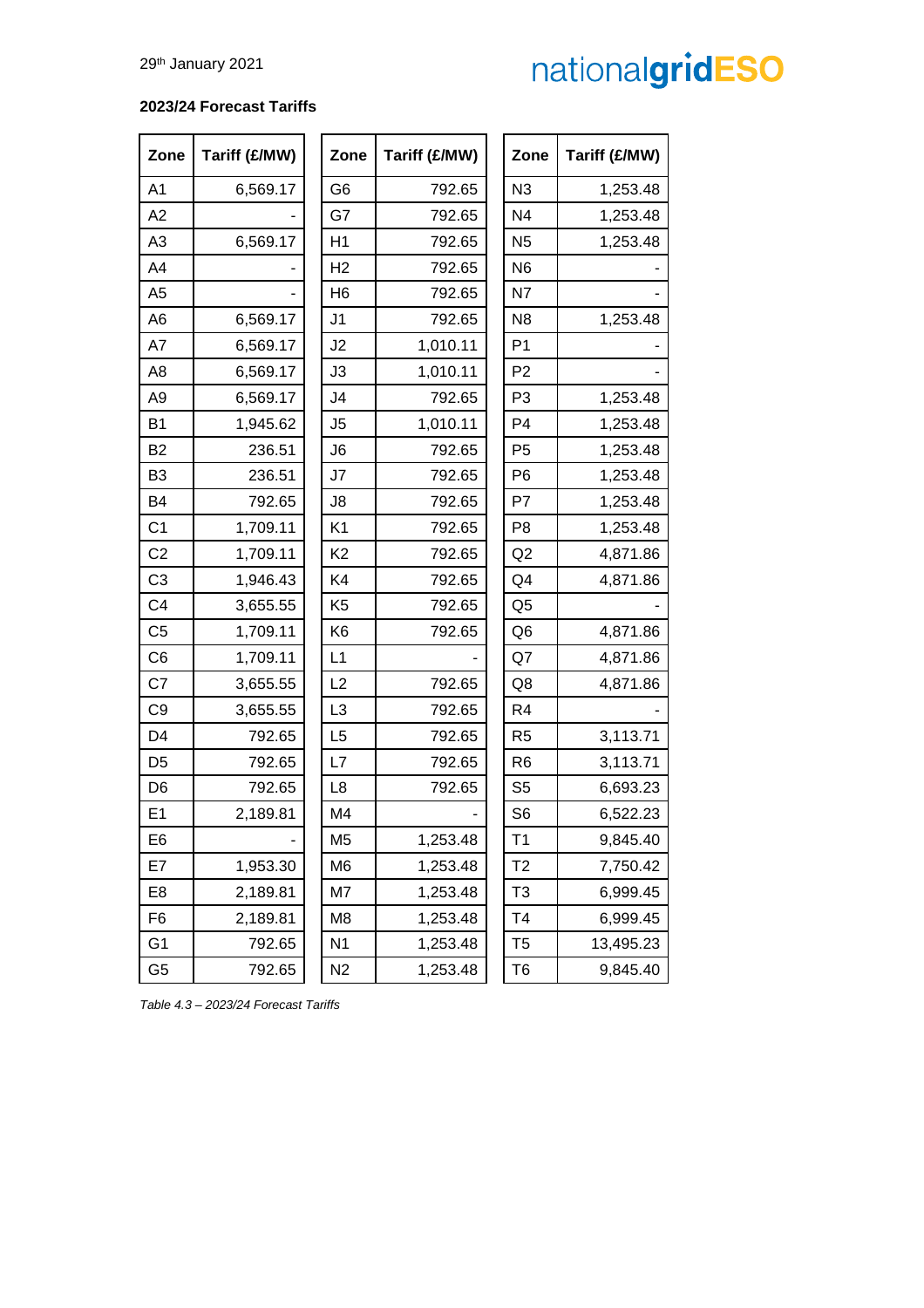#### **2024/25 Forecast Tariffs**

| Zone           | Tariff (£/MW) | Zone           | Tariff (£/MW) | Zone           | Tariff (£/MW) |
|----------------|---------------|----------------|---------------|----------------|---------------|
| A <sub>1</sub> | 5,691.07      | G <sub>6</sub> | 719.80        | N <sub>3</sub> | 1,083.63      |
| A2             |               | G7             | 719.80        | N <sub>4</sub> | 1,083.63      |
| A <sub>3</sub> | 5,691.07      | H1             | 719.80        | N <sub>5</sub> | 1,083.63      |
| A4             |               | H <sub>2</sub> | 719.80        | N <sub>6</sub> |               |
| A <sub>5</sub> |               | H <sub>6</sub> | 719.80        | N7             |               |
| A <sub>6</sub> | 5,691.07      | J <sub>1</sub> | 719.80        | N <sub>8</sub> | 1,083.63      |
| A7             | 5,691.07      | J <sub>2</sub> | 705.01        | P <sub>1</sub> |               |
| A <sub>8</sub> | 5,691.07      | J3             | 705.01        | P <sub>2</sub> |               |
| A <sub>9</sub> | 5,691.07      | J <sub>4</sub> | 719.80        | P <sub>3</sub> | 1,083.63      |
| B <sub>1</sub> | 1,641.99      | J <sub>5</sub> | 705.01        | P <sub>4</sub> | 1,083.63      |
| <b>B2</b>      | 242.25        | J6             | 719.80        | P <sub>5</sub> | 1,083.63      |
| B <sub>3</sub> | 242.25        | J7             | 719.80        | P <sub>6</sub> | 1,083.63      |
| B4             | 719.80        | J8             | 719.80        | P7             | 1,083.63      |
| C <sub>1</sub> | 1,399.73      | K <sub>1</sub> | 719.80        | P <sub>8</sub> | 1,083.63      |
| C <sub>2</sub> | 1,399.73      | K <sub>2</sub> | 719.80        | Q2             | 4,080.02      |
| C <sub>3</sub> | 1,758.03      | K4             | 719.80        | Q4             | 4,080.02      |
| C <sub>4</sub> | 3,157.76      | K <sub>5</sub> | 719.80        | Q <sub>5</sub> |               |
| C <sub>5</sub> | 1,399.73      | K <sub>6</sub> | 719.80        | Q <sub>6</sub> | 4,080.02      |
| C <sub>6</sub> | 1,399.73      | L1             |               | Q7             | 4,080.02      |
| C7             | 3,157.76      | L2             | 719.80        | Q8             | 4,080.02      |
| C <sub>9</sub> | 3,157.76      | L <sub>3</sub> | 719.80        | R <sub>4</sub> |               |
| D <sub>4</sub> | 719.80        | L <sub>5</sub> | 719.80        | R <sub>5</sub> | 2,750.60      |
| D <sub>5</sub> | 719.80        | L7             | 719.80        | R <sub>6</sub> | 2,750.60      |
| D <sub>6</sub> | 719.80        | L <sub>8</sub> | 719.80        | S <sub>5</sub> | 5,285.22      |
| E <sub>1</sub> | 2,423.09      | M <sub>4</sub> |               | S <sub>6</sub> | 5,167.94      |
| E <sub>6</sub> |               | M <sub>5</sub> | 1,083.63      | T <sub>1</sub> | 7,315.59      |
| E7             | 2,180.83      | M <sub>6</sub> | 1,083.63      | T <sub>2</sub> | 5,995.21      |
| E8             | 2,423.09      | M7             | 1,083.63      | T <sub>3</sub> | 5,494.43      |
| F <sub>6</sub> | 2,423.09      | M <sub>8</sub> | 1,083.63      | T <sub>4</sub> | 5,494.43      |
| G <sub>1</sub> | 719.80        | N <sub>1</sub> | 1,083.63      | T <sub>5</sub> | 9,898.92      |
| G <sub>5</sub> | 719.80        | N <sub>2</sub> | 1,083.63      | T <sub>6</sub> | 7,315.59      |

*Table 4.4 – 2024/25 Forecast Tariffs*

*Please note that the forecast figures shown in tables 4.2-4.4 are calculated using the current capability and transfer data as well as the current contracted background and analysed against forecast capex figures from the three onshore TO's. These figures are indicative and therefore subject to change.*